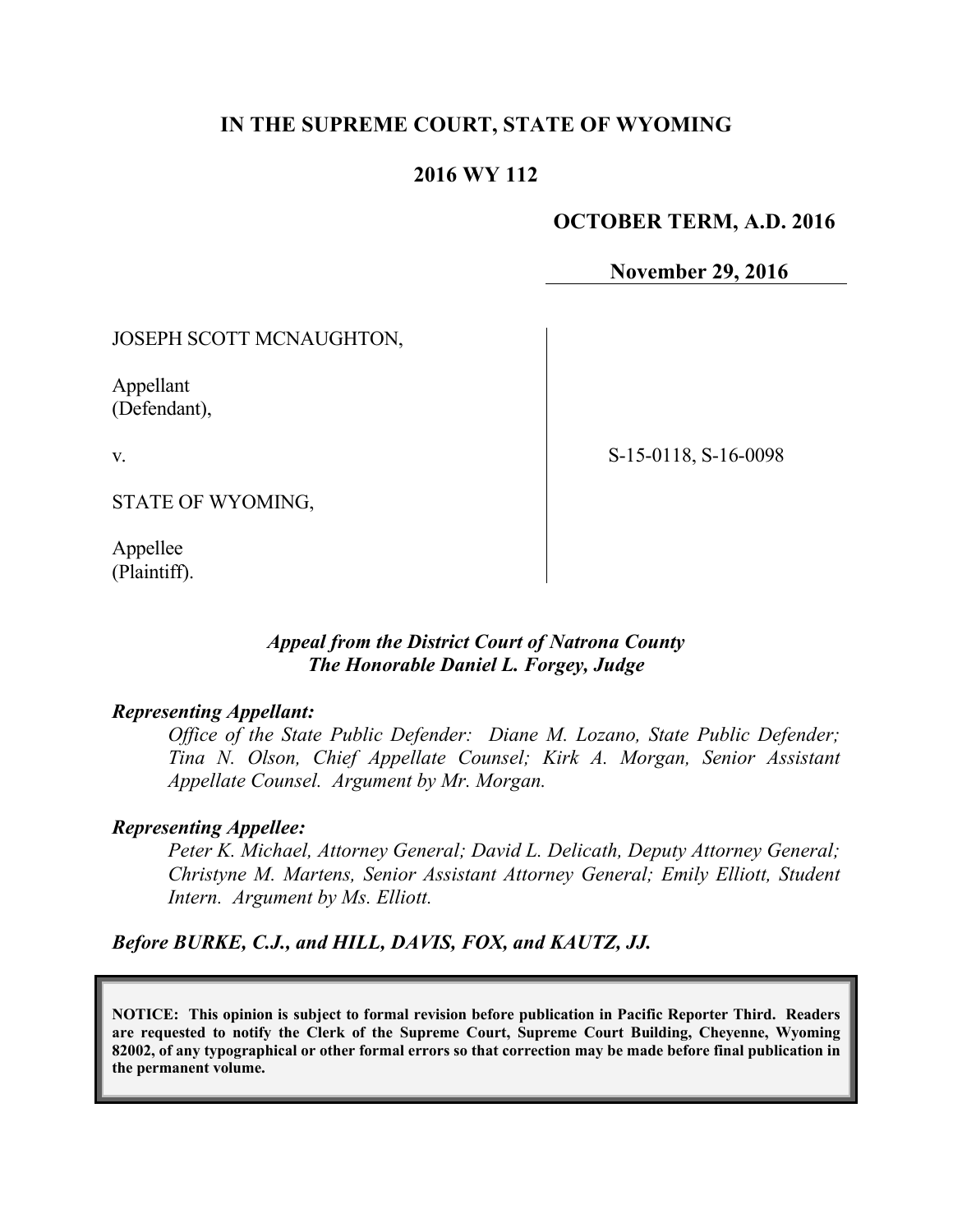### **BURKE, Chief Justice.**

[¶1] Appellant, Joseph Scott McNaughton, challenges his conviction of conspiracy to deliver a controlled substance, methamphetamine, in violation of Wyo. Stat. Ann. §§ 35- 7-1031(a)(i) and 35-7-1042 (LexisNexis 2013). He contends he received ineffective assistance of counsel. We affirm.

### *ISSUE*

[¶2] Mr. McNaughton presents a single issue:

Was Mr. McNaughton provided effective assistance of counsel?

# *FACTS*

[¶3] Mr. McNaughton's participation in a conspiracy to deliver methamphetamine was discovered during an investigation of Preston and Ernesto Montoya by the Wyoming Division of Criminal Investigation (DCI) and the federal Drug Enforcement Administration. The investigating agents used, among other tools, a court-authorized wiretap to record phone calls and text messages from cell phones. During the course of the investigation, the agents intercepted communications between Mr. McNaughton and Preston Montoya regarding methamphetamine. Based on the intercepted communications and surveillance of Mr. McNaughton and his girlfriend, Teresa Porter, DCI obtained a warrant to search Ms. Porter's residence. Upon execution of the warrant, DCI arrested Mr. McNaughton and Ms. Porter and seized Ms. Porter's cell phone. Ms. Porter's phone contained incriminating text messages between her and Mr. McNaughton regarding the sale of methamphetamine.

[¶4] Mr. McNaughton was charged with one count of conspiracy to deliver a controlled substance in violation of Wyo. Stat. Ann. §§ 35-7-1031(a)(i) and 35-7-1042. The court appointed a public defender to represent him. After charging Mr. McNaughton, the State sent defense counsel a letter notifying counsel of the procedure for obtaining the evidence against Mr. McNaughton. The letter informed counsel that he could provide the State a "hard drive with at least 200 GB of storage" or, in the alternative, he could arrange to view the discovery in person at the United States Attorney's Office in Casper. Defense counsel did not provide any type of storage medium to acquire the discovery, nor did he contact anyone to arrange access to view the discovery at the U.S. Attorney's Office.

[¶5] The State subsequently sent a formal plea offer to defense counsel. The State proposed that, in return for Mr. McNaughton's guilty plea to the felony conspiracy charge, the State would agree to recommend a sentence of five to eight years in prison. Mr. McNaughton rejected the plea offer, and the State did not present any subsequent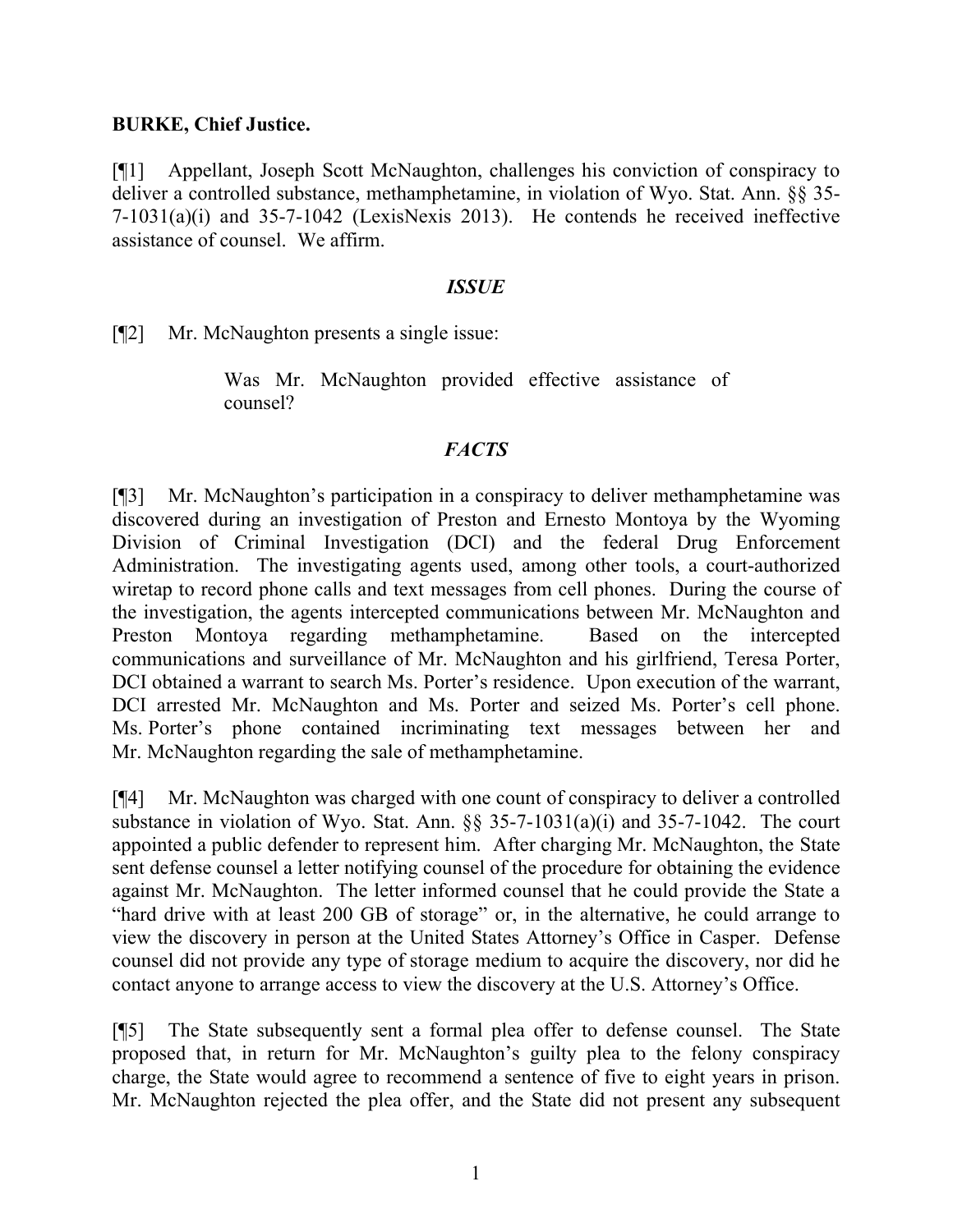offers.

[¶6] Following Mr. McNaughton's rejection, defense counsel filed a motion for a bill of particulars. In response, the State asserted that the motion was untimely and that the information and accompanying affidavit adequately apprised Mr. McNaughton of the allegations against him. The State also noted that its evidence against Mr. McNaughton had been made available to him. The district court did not rule on the motion prior to trial.

[¶7] Several days before trial, the State provided a hard drive to defense counsel containing the incriminating evidence against Mr. McNaughton. On the morning of the first day of trial, defense counsel requested a ruling on his motion for a bill of particulars. In the ensuing colloquy with the court, counsel admitted that he had not listened to all of the evidence provided by the State:

> I don't know how many phone calls are on that thing. I sometimes say 18,000 phone calls. It's something like that. I don't have time as a Public Defender to listen to every one of those phone calls and go through those things. And so I didn't read all of those things. So if minimum representation in a case like this is you have got to listen to every phone call on that terabyte drive, that hasn't happened.

The district court denied the motion, concluding that the charging document and the accompanying affidavit provided a sufficient description of the charge.

[¶8] During trial, the State presented evidence of phone and text conversations tending to incriminate Mr. McNaughton. Following trial, the jury found Mr. McNaughton guilty of conspiracy. On February 25, 2015, the district court sentenced him to not less than four years nor more than eight years in prison. In rendering its decision, the court concluded that, in light of Mr. McNaughton's prior felonies and his history of probation violations, probation was not an appropriate sentence. Mr. McNaughton appealed his conviction and sentence, and the appeal was docketed in this Court as S-15-0118.

[¶9] In November 2015, Mr. McNaughton filed a motion for a new trial asserting that defense counsel was ineffective for failing "to investigate and review discovery," failing to "thoroughly research the controlling law," and failing to "request a continuance on the basis of his inability to review the large amount of discovery." The court held a hearing on the motion and heard testimony from Mr. McNaughton, his trial counsel, and the prosecutor. Defense counsel admitted that he had not reviewed all of the material provided by the State. He indicated, however, that Mr. McNaughton would only enter a plea bargain if the State agreed to reduce the charge against him to a misdemeanor.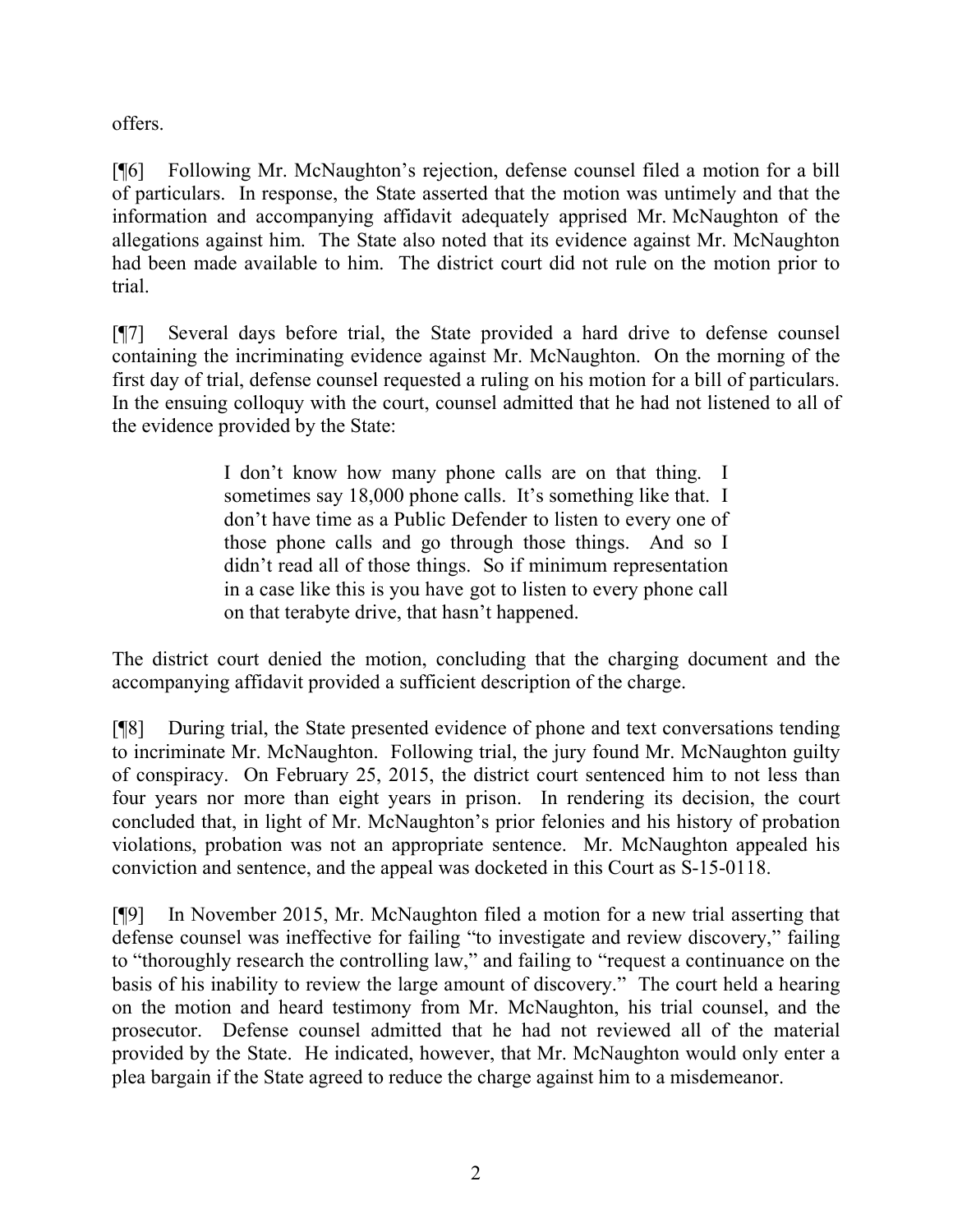[¶10] The district court denied the motion for a new trial. The court addressed only the issue of prejudice, holding that Mr. McNaughton had not established that he was prejudiced by his counsel's performance during plea negotiations. The district court concluded that "any claimed prejudice in that regard is simply speculative." The court did not find any credible evidence that the State ever made a plea offer for probation or that the sentencing court would have accepted the State's recommendation for probation. Mr. McNaughton filed a second appeal, which was docketed in this Court as S-16-0098. We consolidated the cases for purposes of argument and decision.

# *DISCUSSION*

[¶11] In his only issue, Mr. McNaughton claims he received ineffective assistance of counsel. Claims of ineffective assistance of counsel involve mixed questions of law and fact and are reviewed *de novo*. *Hibsman v. State*, 2015 WY 122, ¶ 14, 355 P.3d 1240, 1244 (Wyo. 2015).

[¶12] In order to prevail on a claim of ineffective assistance of counsel, an appellant must demonstrate, first, that trial counsel's performance was deficient and, second, that the deficient performance caused prejudice to the defense. *Rodriguez v. State*, 2010 WY 170, ¶ 14, 245 P.3d 818, 823 (Wyo. 2010) (citing *Strickland v. Washington*, 466 U.S. 668, 687, 104 S.Ct. 2052, 2064, 80 L.Ed.2d 674 (1984)). The failure to make the required showing of either deficient performance or prejudice will result in a finding that counsel was not ineffective. *Osborne v. State*, 2012 WY 123, ¶ 19, 285 P.3d 248, 252 (Wyo. 2012).

> [A] court need not determine whether counsel's performance was deficient before examining the prejudice suffered by the defendant as a result of the alleged deficiencies. . . . If it is easier to dispose of an ineffectiveness claim on the ground of lack of sufficient prejudice, which we expect will often be so, that course should be followed.

*Sen v. State*, 2013 WY 47, ¶ 39, 301 P.3d 106, 121 (Wyo. 2013) (quoting *Strickland*, 466 U.S. at 697, 104 S.Ct. at 2069).

[¶13] Mr. McNaughton contends his counsel was ineffective because he "was under the mistaken understanding that the State did not have much, if any, evidence which would establish this conspiracy." He claims his counsel was deficient for failing to review all of the evidence against him. According to Mr. McNaughton, his counsel's failure to review the evidence or to request a continuance prevented him from entering a more favorable plea agreement. He characterizes the evidence as "overwhelming," and asserts that his counsel should have more aggressively pursued a plea bargain. According to Mr. McNaughton, he was prejudiced by his counsel's performance because "a skilled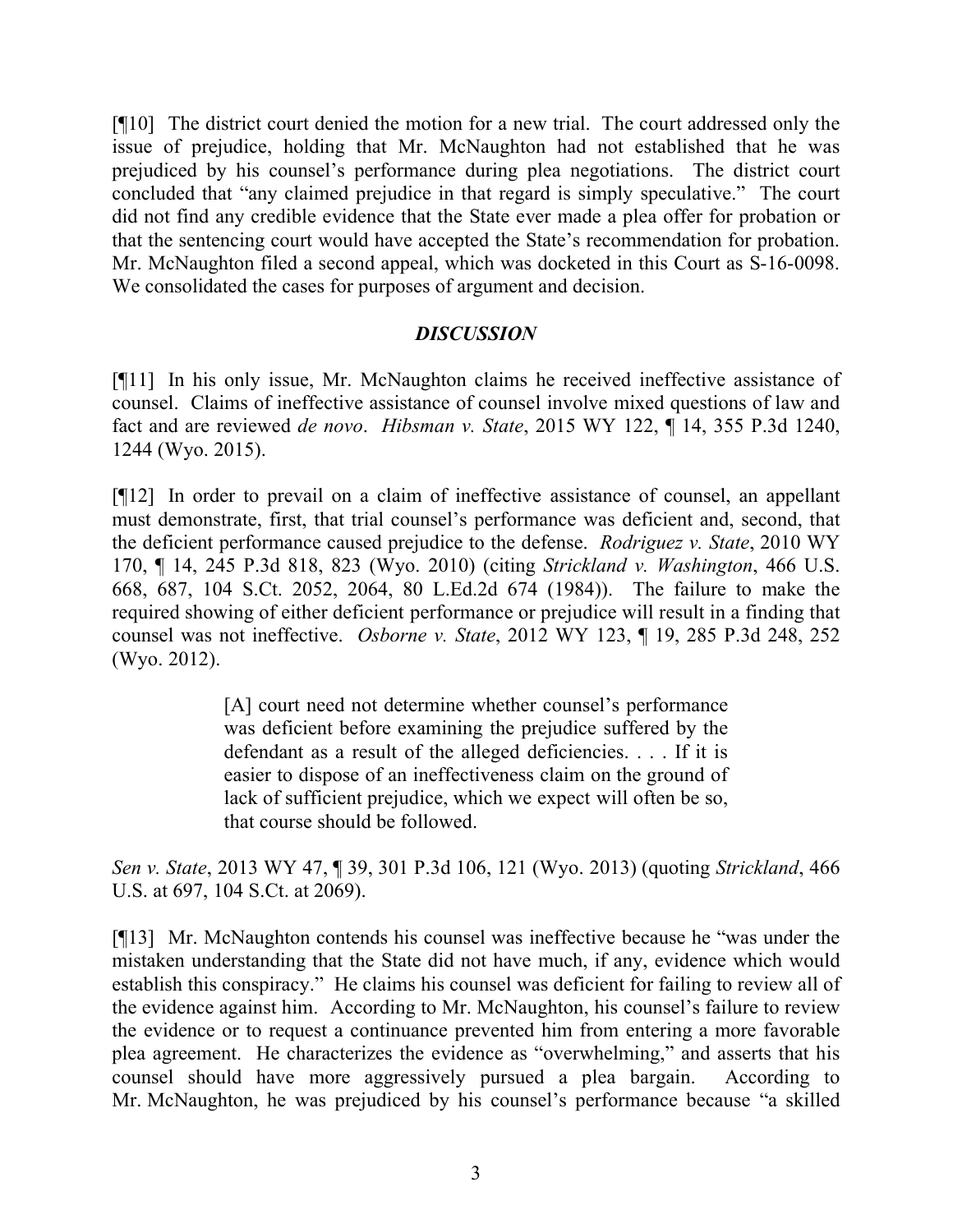criminal defense advocate would likely be able to secure a more favorable agreement than was obtained in his current sentence."

[¶14] We find it unnecessary to address the deficiency prong of the ineffectiveness standard because Mr. McNaughton has not established he was prejudiced by counsel's alleged deficient performance. *See Pendleton v. State*, 2008 WY 36, ¶ 21, 180 P.3d 212, 219 (Wyo. 2008); *Bloomer v. State*, 2010 WY 88, ¶ 19, 233 P.3d 971, 976 (Wyo. 2010). In order to establish prejudice, the defendant must demonstrate a reasonable probability that, absent the deficient performance of counsel, the outcome of his trial would have been different. *Galbreath v. State*, 2015 WY 49, ¶ 10, 346 P.3d 16, 20 (Wyo. 2015). Mr. McNaughton's claim that a more favorable plea agreement could have been obtained, however, is unsupported by the record in this case.

[¶15] Mr. McNaughton points to statements by trial counsel indicating that he would have more aggressively pursued a plea deal had he been aware of the evidence against Mr. McNaughton. For example, counsel stated that if he had been aware of the text messages between Mr. McNaughton and Ms. Porter, he "probably would have changed the attitude about negotiating with [the prosecution]." However, there is no indication in the record that the State would have offered a plea bargain that was more favorable than the sentence Mr. McNaughton received after trial, or that was acceptable to Mr. McNaughton or to the district court. In fact, the evidence in the record indicates otherwise.

[¶16] At the hearing on the motion for a new trial, Mr. McNaughton stated that "if there was probation on the table, I would have considered that." He testified he was intent on going to trial unless he received an offer to plead to a misdemeanor, resulting in probation but no jail time. He acknowledged that he was very interested in going to trial from the beginning of the case because he was "real adamant" about facing his accusers. When asked what prevented him from taking the State's plea offer, Mr. McNaughton testified:

> I wanted to find out, like, in [the] affidavit [supporting the State's charging document], who CS8 [confidential source 8] was, [who] gave firsthand information about me. That's what they – the charging document, the affidavit said CS8 gave firsthand knowledge of Joseph McNaughton. I still haven't found out who that person is. And that's pretty much my biggest issue. I wanted to find out what they had against me and who was saying what about me.

[¶17] Defense counsel testified that there was some discussion with the prosecution about a second plea offer. According to defense counsel, the State offered that "if Mr. McNaughton . . . would plead guilty to selling marijuana, [the State] would be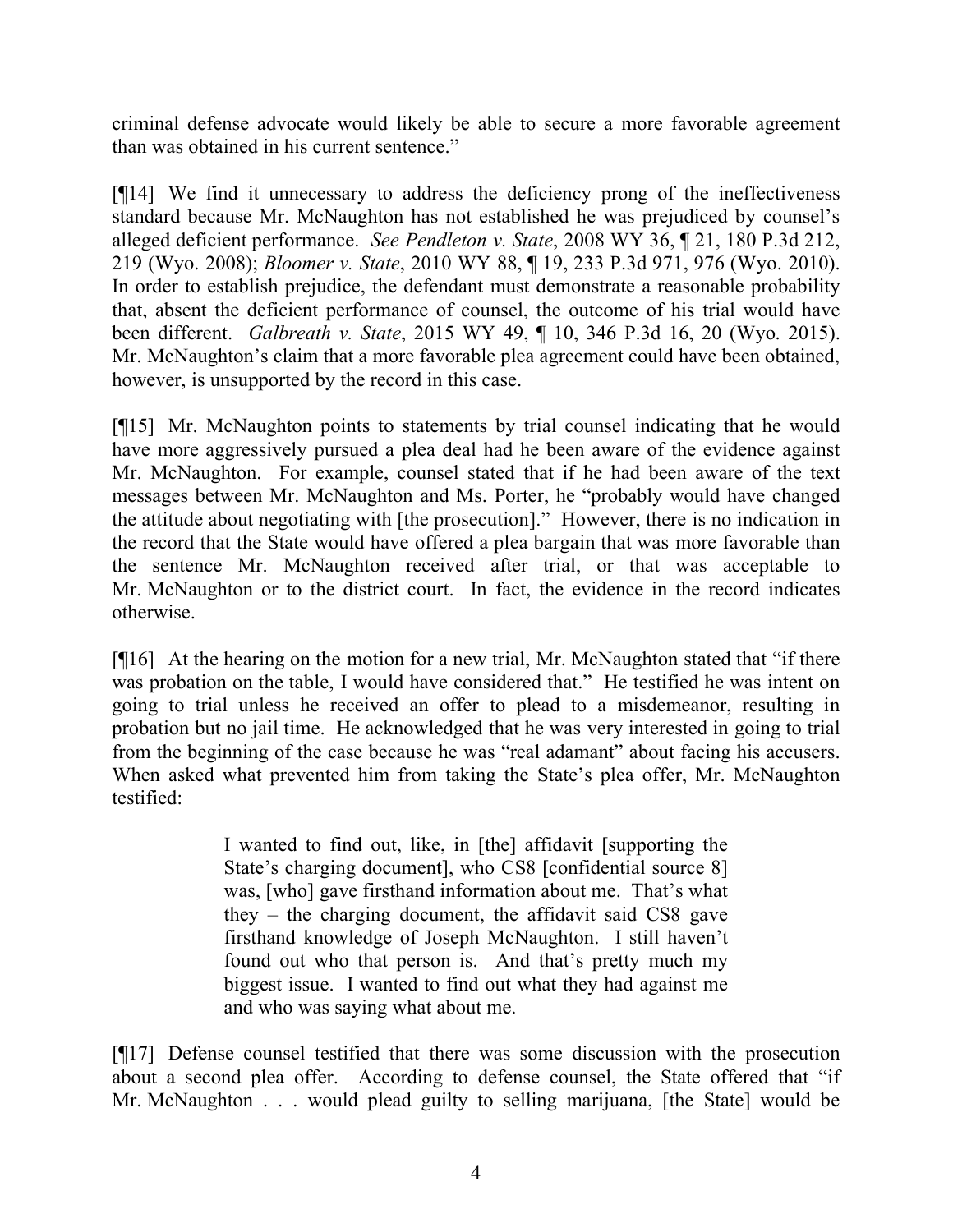willing to recommend probation if Mr. McNaughton was willing to address his drug problem via drug treatment." However, defense counsel acknowledged there had never been a written offer to that effect. When the prosecutor was questioned about whether there had been an offer to recommend probation, he testified that no such offer was made or considered:

> There was never any offer made to that effect; but there was a discussion that we did have at one point. And I specifically remember [defense counsel] sitting down with me in our conference room at the DA's office. And I started that conversation with a premise that we're not making any offers here. I would just like to get some idea as to whether your client is interested in any other parameters. I think this was after he had already said, you know, he wouldn't take anything other than a misdemeanor. Now, we made it clear we were just having a discussion; we were not making any offers.

After noting that Mr. McNaughton had been out of prison for less than a year at the time of his arrest and that he had not cooperated with law enforcement in their investigation of the conspiracy, the prosecutor testified that "I wouldn't be doing my job if I would have made an offer of a misdemeanor given . . . what was going on with this case." The prosecutor stated that the lowest offer the State would have presented was four to eight years, which is what Mr. McNaughton received after trial:

> I made a note on the file, I could come off the five to eight maybe a little bit but not much. And as I recall, [the lead DCI agent] and I, we talked about, you know, maybe we would do a four to eight, but we certainly were not ever talking about plea negotiations involving time served, misdemeanors, or anything close to that.

[¶18] Further, there is no indication in the record that the district court would have accepted a plea agreement on the terms sought by Mr. McNaughton. According to the prosecutor, "the likelihood of a judge taking that offer [of probation] was virtually nil for a guy that just got out of prison." The prosecutor's testimony is supported by the sentencing court's statements at the sentencing hearing. In that hearing, the court concluded that, in light of Mr. McNaughton's prior felonies and "history of multiple probation and parole revocations," probation was not an appropriate sentence.

[¶19] Considering the testimony of Mr. McNaughton, his defense counsel, and the prosecutor, the district court determined that, with respect to the issue of whether Mr. McNaughton was prejudiced during plea negotiations, "it doesn't take much to find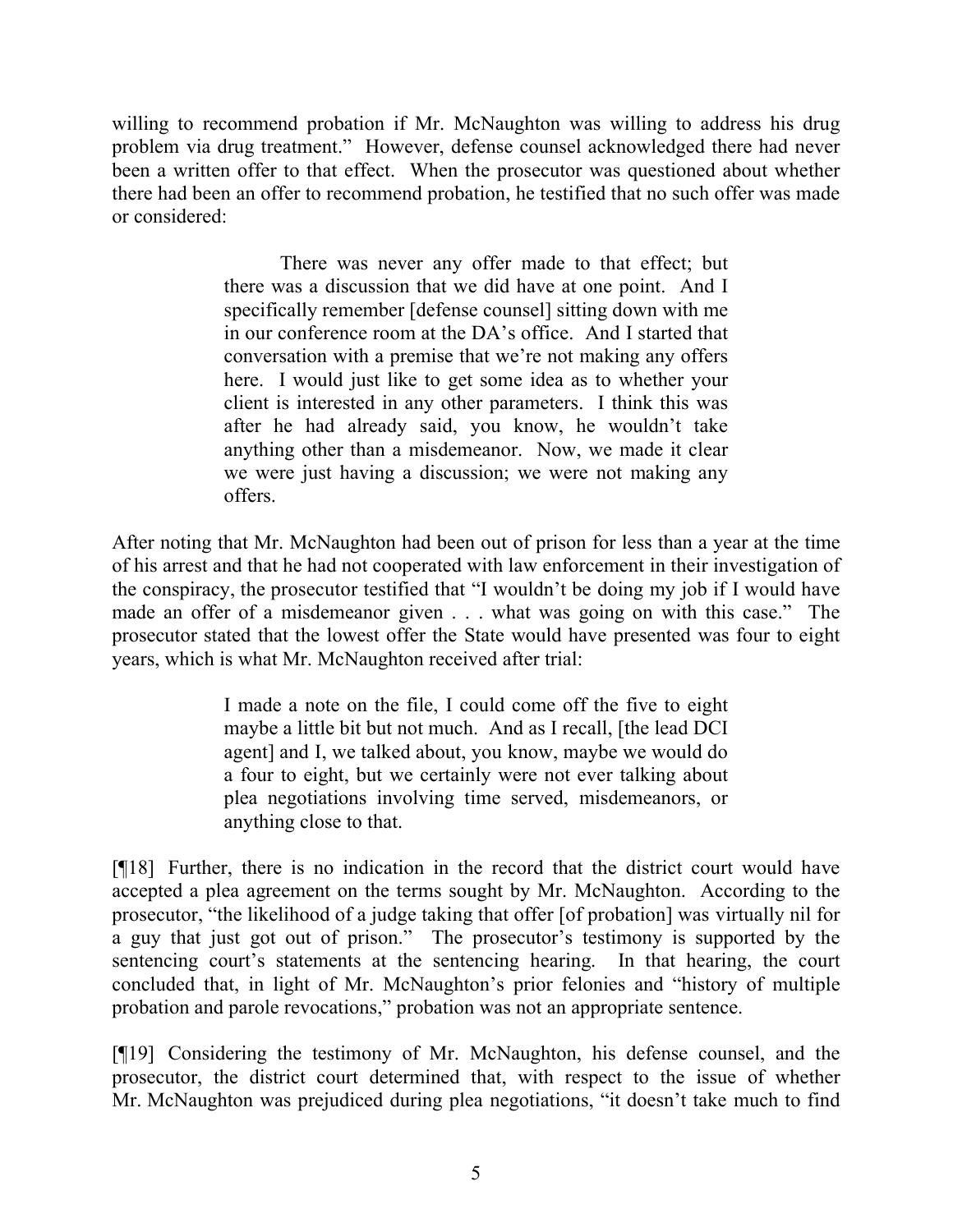that any claimed prejudice in that regard is simply speculative." The court concluded:

Ultimately, having considered the testimony of those three witnesses, I am not able to find any credible evidence that there was an offer of probation made to the defendant or that any such offer would have been made to the defendant nor necessarily that he would have accepted such an offer even if it had been made. It's convenient for the defendant to testify to that now; however, there's certainly other evidence in the record that the defendant was not interested in taking much of a plea offer and was fairly committed to going to trial. . . .

That argument also doesn't account for the Court's role in the plea agreement process and in sentencing. Any agreement along those lines would need to be submitted to the Court for approval, and there is no evidence that the Court would have accepted such an agreement. In fact, I would submit that one could reasonably infer based on the sentence the Court did impose, finding that probation was not appropriate under no restriction of a plea agreement and having stated the reasons therefor during sentencing, that one could reasonably infer that that would not have happened.

We agree with the district court.

[¶20] Mr. McNaughton cites the Supreme Court's opinion in *Lafler v. Cooper*, 566 U.S. 156, 132 S.Ct. 1376, 182 L.Ed.2d 398 (2012) to support his claim that he was prejudiced by his counsel's performance. In that case, however, the appellant rejected the prosecution's plea offer and, unlike the present case, he received a less favorable outcome after trial. The Court stated that a defendant must prove several facts, including that the plea offer's terms would have been more favorable than the outcome after trial, in order to demonstrate prejudice:

> In these circumstances a defendant must show that but for the ineffective advice of counsel there is a reasonable probability that the plea offer would have been presented to the court (i.e., that the defendant would have accepted the plea and the prosecution would not have withdrawn it in light of intervening circumstances), that the court would have accepted its terms, and that the conviction or sentence, or both, under the offer's terms would have been less severe than under the judgment and sentence that in fact were imposed.